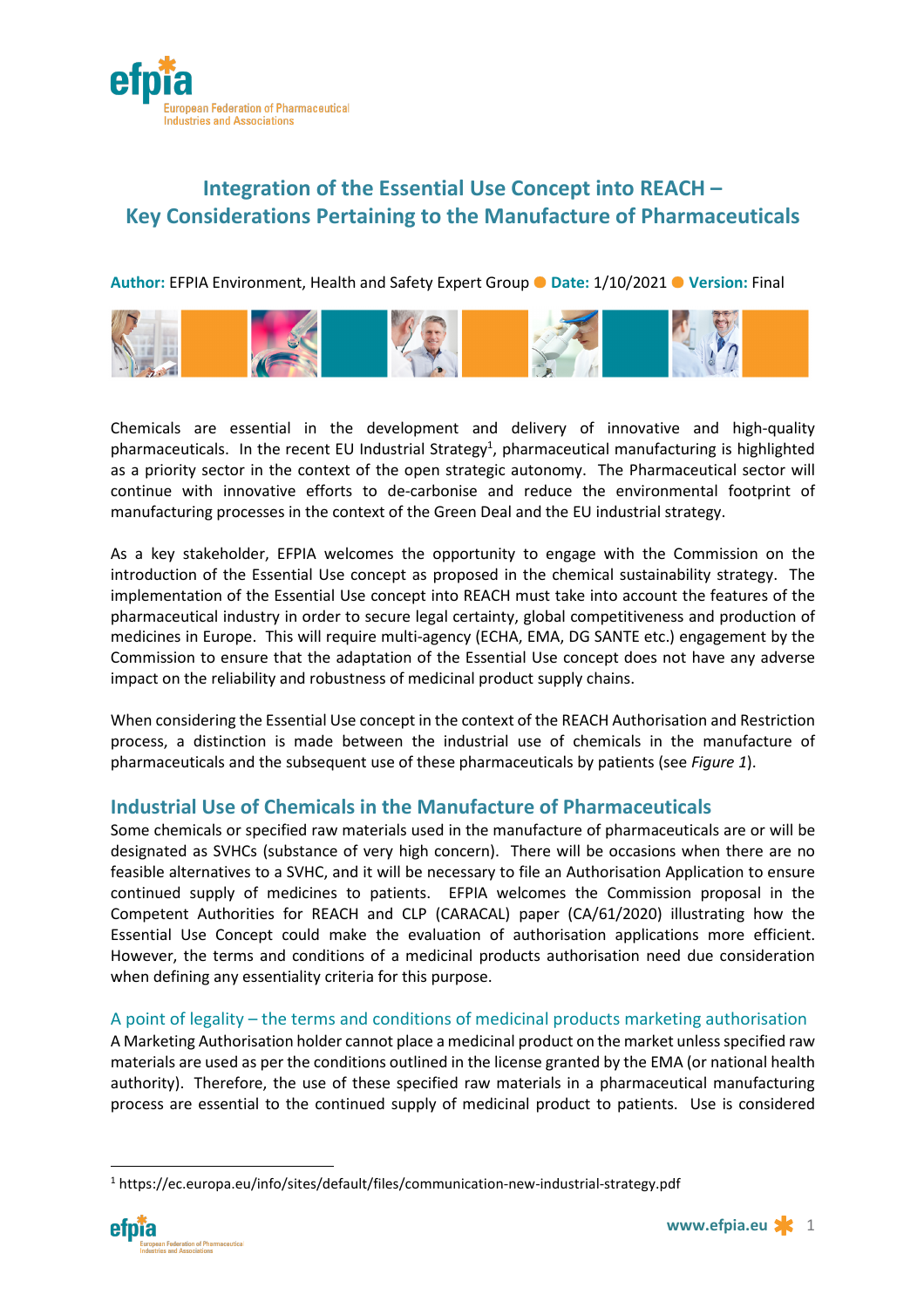

essential up until the EMA (or National Health Authority) approves any Type II variation of the existing marketing authorisation, supporting a process change to replace any of these specified raw materials. The timescale for transitioning to alternatives is significant. Key considerations are the time taken to generate the required data to support the process change and then obtain regulatory approval from the EMA. The pharmaceutical sector also supplies medicinal products to global markets outside the EU. Post approval changes by some global health authorities outside the EU can take longer.

### *Figure 1***:** Applicability of REACH Title VII (Authorisation) and Title VIII (Restriction) to Pharmaceuticals

|                                                                                                                                      | <b>REACH Title VII -</b><br><b>Authorisation</b> | <b>REACH Title VIII -</b><br><b>Restriction</b> |
|--------------------------------------------------------------------------------------------------------------------------------------|--------------------------------------------------|-------------------------------------------------|
| Industrial Use of Chemicals in Manufacture of Pharmaceuticals:                                                                       |                                                  |                                                 |
| Raw material used in the manufacture of a medicinal product <sup>1</sup><br>$\bullet$                                                | In scope                                         | In scope<br>unless a derogation in place        |
| Transported intermediate <sup>2</sup> used in manufacture of an active<br>$\bullet$<br>substance <sup>3</sup> of a medicinal product | Exempt                                           | In scope<br>unless a derogation in place        |
| On-site intermediate used in manufacture of an active substance of a<br>$\bullet$<br>medicinal product                               | Exempt <sup>4</sup>                              | Exempt <sup>5</sup>                             |
| Active substance and excipients used in manufacture of a medicinal<br>$\bullet$<br>product                                           | Exempt <sup>6</sup>                              | In scope<br>unless a derogation in place        |
| Use of Medicinal Products by Patients                                                                                                | Exempt                                           | Exempt                                          |

The proposed Essential Use Concept goes beyond REACH - Impact on other regulatory fora e.g. medicinal products needs due consideration by the Commission

#### *Explanatory Notes*:

- 1. Medicinal product as defined in Directive 2001/83/EC Any substance or combination of substances presented as having properties for treating or preventing disease in human beings; or Any substance or combination of substances which may be used in or administered to human beings either with a view to restoring, correcting or modifying physiological functions by exerting a pharmacological, immunological or metabolic action, or to making a medical diagnosis.
- 2. In this context, an intermediate as defined in Article 3(15) of REACH, may include a raw material, starting material or pharmaceutical ingredient which are further defined in ICH guidelines.
- 3. An active substance or API (Active pharmaceutical ingredient), is intended to be used in the manufacture of a drug (medicinal) product and that, when used in the production of a drug, becomes an active ingredient of the drug product. Such substances are intended to furnish pharmacological activity or other direct effect in the diagnosis, cure, mitigation, treatment, or prevention of disease or to affect the structure and function of the body. [ICH Guideline Q7]
- 4. Article 2(8)(b) of REACH intermediates, as defined in Article 3(15), are exempt from Authorisation
- 5. Article 68(1) of REACH restrictions in general do not apply to on-site intermediates
- 6. Article 2(5)(a) of REACH Active substances and excipients used in the manufacture medicinal products are exempt from Authorisation

# The REACH Authorisation application process must function in a more agile and efficient way

The re-evaluation of the Authorisation process must be expanded beyond the 2018 REACH Review, which considers a form of simplified applications for low volume use and legacy spare parts.

There is a need for a more flexible and agile authorisation procedure, particularly if it is necessary to file a submission after the latest application date has expired. This necessity could arise during accelerated process development of innovative and promising therapies. The present authorisation application process has the potential to hinder the accelerated development of a pharmaceutical manufacturing process which can take place in a 6-18 month timeframe. ECHA opinion and granting